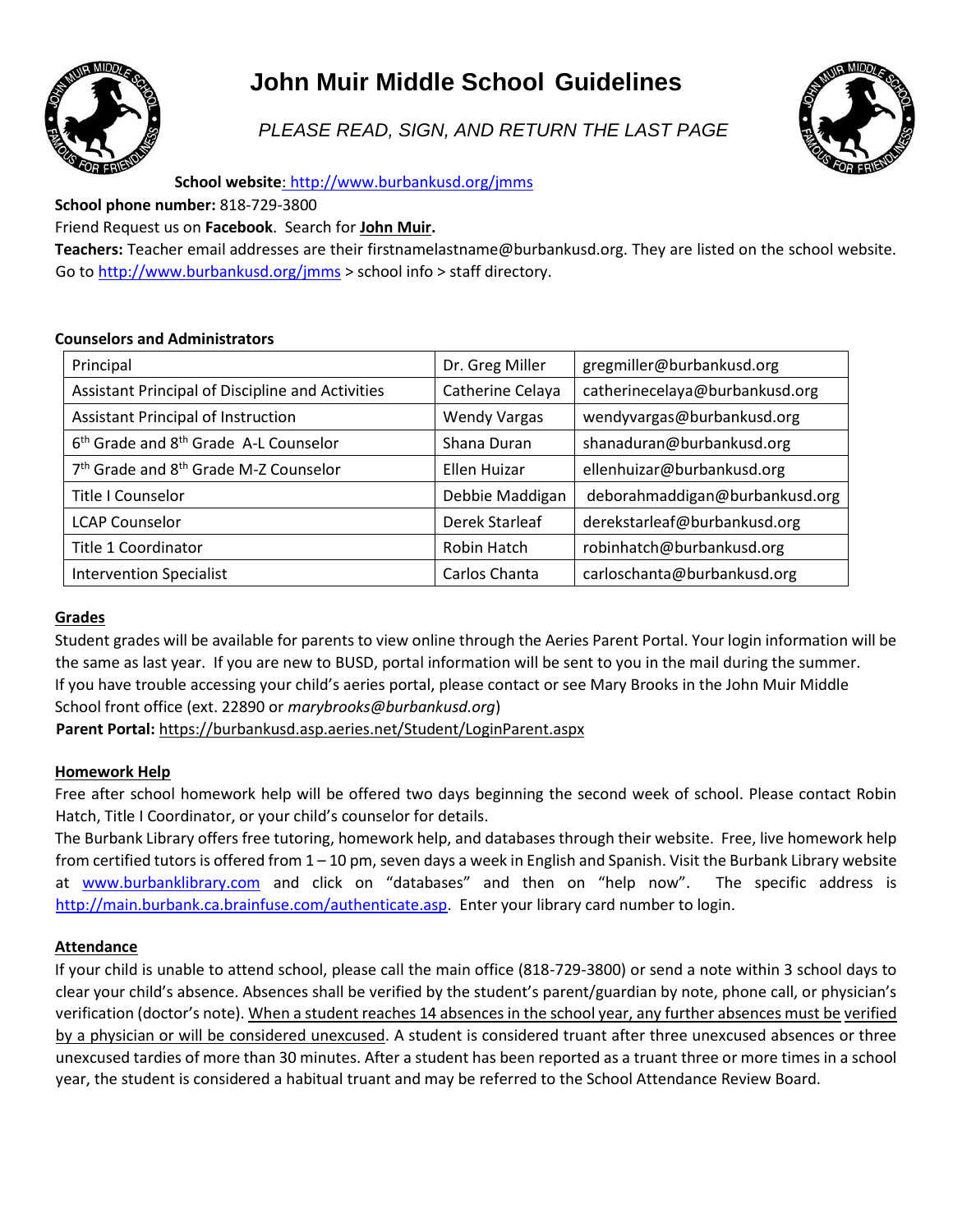For more specific information regarding reporting absences, excusals, and truancy, and to review the complete BUSD Attendance Policy and Guidelines, please see the 2019-2020 Annual Notification to Parents <https://www.burbankusd.org/files/user/16/file/17-18%20ANTP-Eng%20Final.pdf>

# **Tardy Policy**

A student is tardy when he or she is not in the classroom or in the teacher's assigned instructional area when the bell rings. Tardies are cumulative for each semester and start over at the beginning of the next semester. Students are not to be in the hallways without an official pass or be in a different hallway than where their current class is located. A student is considered truant after three tardies of more than 30 minutes. After a student has been reported as a truant three or more times in a school year, the student is considered a habitual truant.

Students will accumulate consequences for tardies to school (not in class by 8:00 am) and to each class period as follows:

## **To-School Tardies (Arriving after 8:00 am and entering through the office) Tardy**

- **Tardy 1** Warning
- **Tardy 2** Warning
- **Tardy 3** Warning
- **Tardy 4** Student will meet with Intervention Specialist
- **Tardy 5** Student will meet with Intervention Specialist and sign attendance contract
- **Tardy 6-9** Student will meet with Intervention Specialist and may be assigned campus beautification or detention
- **Tardy 10** Student and parent will attend Attendance Study Team meeting
- **Tardy 11** Student will serve one 2-hour after school detention or one 2-hour Saturday School
- **Tardy 12+** Student will be referred to BUSD Student Services and consequences will be determined by an administrator

## **To-Class Tardies**

- **Tardy 1** Warning
- **Tardy 2** Teacher notifies parent
- **Tardy 3** Teacher may assign consequence, notifies parent, student may receive an "N" in citizenship
- **Tardy 4-5** Teacher refers student to office and Intervention Specialist, student may receive an "N" in citizenship **Tardy**
- **6+** Teacher refers student to office and Intervention Specialist, student may receive a "U" in citizenship

## **Dress Code**

Parents/guardians have the primary responsibility to see that students are properly attired for school. School district personnel have the responsibility of maintaining proper and appropriate conditions conducive to learning. Clothes must be worn in a way such that genitals, buttocks, midriffs, breasts, and nipples are fully covered with opaque fabric. All clothing items must meet this basic principle.

## Students are **required** to wear:

- A Shirt (with fabric in the front, back, and on the sides under the arms), **AND**
- Pants/jeans or the equivalent (for example, a skirt, sweatpants, leggings, a dress, or shorts that comply with the parameters listed above), **AND**
- Shoes

## Students **may not** wear:

- Clothing containing violent language or images or is affiliated with gangs
- Clothing with images or language depicting drugs or alcohol (or any illegal item or activity)
- Clothing that includes hate speech, profanity, and/or pornography
- Clothing with images or language that creates a hostile or intimidating environment based on any protected class or consistently marginalized groups
- Any clothing that reveals visible undergarments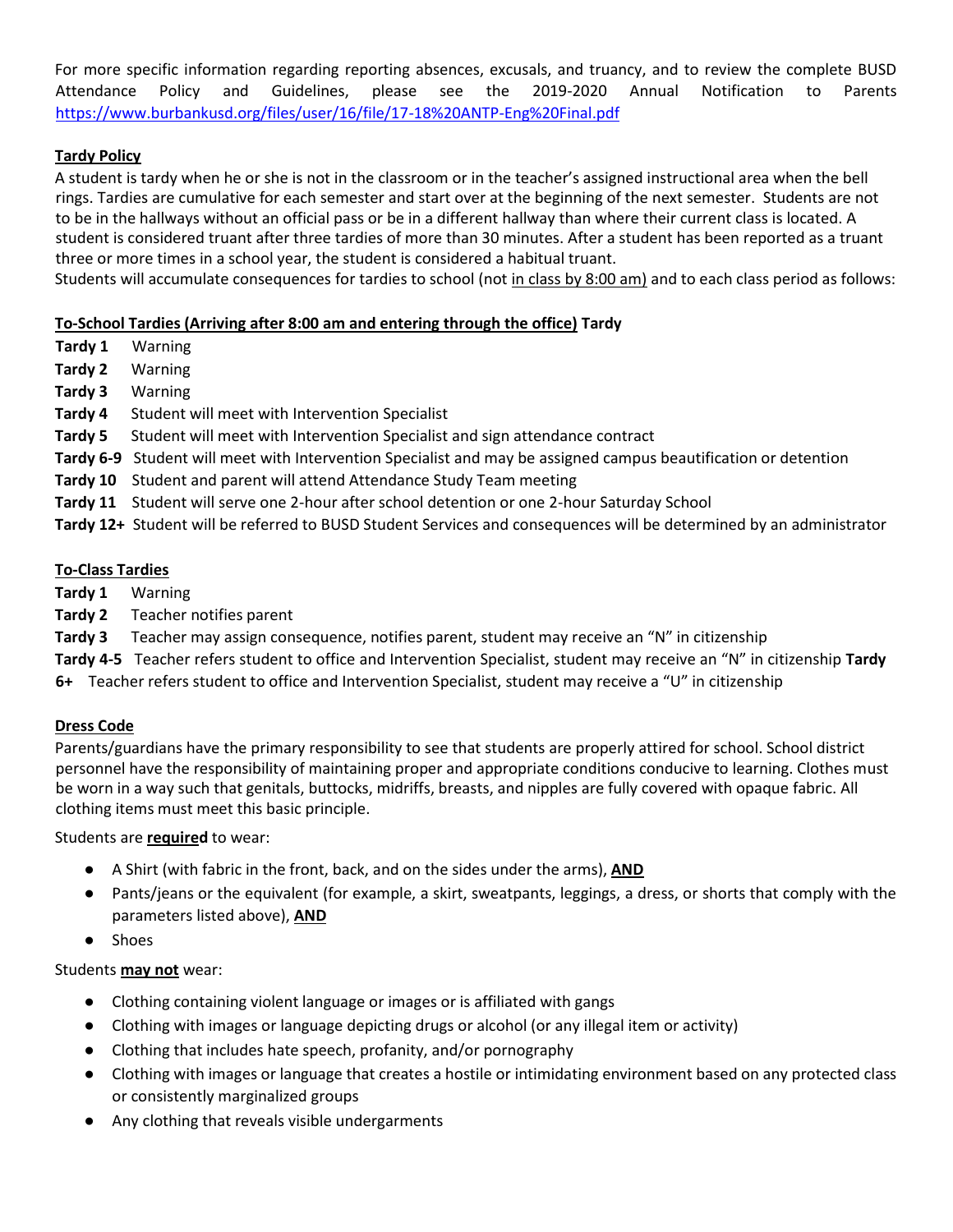- Any item that obscures the face or ears (except if worn for religious purposes). Hats must have a full brim and may be worn outside during nutrition and lunch breaks only
- Sunglasses (except when prescribed)
- Shoes with open toes, open heels, slippers, or heels over 1 inch

#### **Student Conduct/ Discipline**

Every student shall attend school punctually and regularly; conform to the regulations of the school; obey promptly all the directions of teachers and others in authority; observe good order and propriety of deportment; be diligent in study; respectful to teachers and others in authority; kind and courteous to schoolmates; and refrain from the use of profane and vulgar language. [California Code of Regulations, Title 5, § 300] [EC § 44807] The Burbank Board of Education and the administrators of all our schools urge you to discuss these Education Code violations and discipline guidelines with your son/daughter prior to the first day of school.

<https://www.burbankusd.org/files/user/16/file/17-18%20ANTP-Eng%20Final.pdf>

The following behavior expectations were adopted for John Muir Middle School after input from parents, teachers, school administrators, and pupils. Each student at John Muir is expected to demonstrate appropriate concern for the health and safety of themselves and others. Consequences for infractions will be determined by teachers or administrators. Students are asked to immediately seek adult intervention when problems arise.

#### **Physical Force**

Fighting, pushing, shoving, horseplay, "pantsing", and making physical threats

#### **Intimidation**

Bullying and harassment, making threats (verbal, written, or electronic), using profane, racially inflammatory, hate, or sexually provocative or demeaning language (verbal, written, or electronic).

#### **Theft and Vandalism**

Theft or damage of personal and/or school property. Graffiti or vandalism, including items used for graffiti or vandalism (ex. sharpies). Students who steal or damage school property will be financially responsible for replacing such property. Students who steal or damage personal property could face charges in small claims court.

#### **Defiance**

Cutting in line, possessing or chewing gum; riding of bikes, skateboards or scooters on campus, wearing of sunglasses (except for medical reasons), use of perfumes, scented lotions, body sprays, and hair sprays are prohibited on campus at all times. (Acceptable grooming items: combs, brushes, make-up & stick deodorant are restricted to the restrooms and locker room.)

#### **Tobacco and Controlled Substances**

Use of, possession of, and/or sale of any tobacco product (vapes, pens, jules, juice, wax) and all controlled substances. Possession or use of all drug paraphernalia including lighters and matches

#### **Attitude**

All students are expected to respect every school employee and their fellow pupils. Any verbal, written, electronic, or physical harassment will not be tolerated. Students are expected to follow classroom and school rules and instructions given by any adult on campus, to be courteous to others and exhibit qualities of good character.

#### **Technology**

Improper use of technology at school may result in school discipline. Improper use of technology at home that interferes with the school day could also result in school discipline.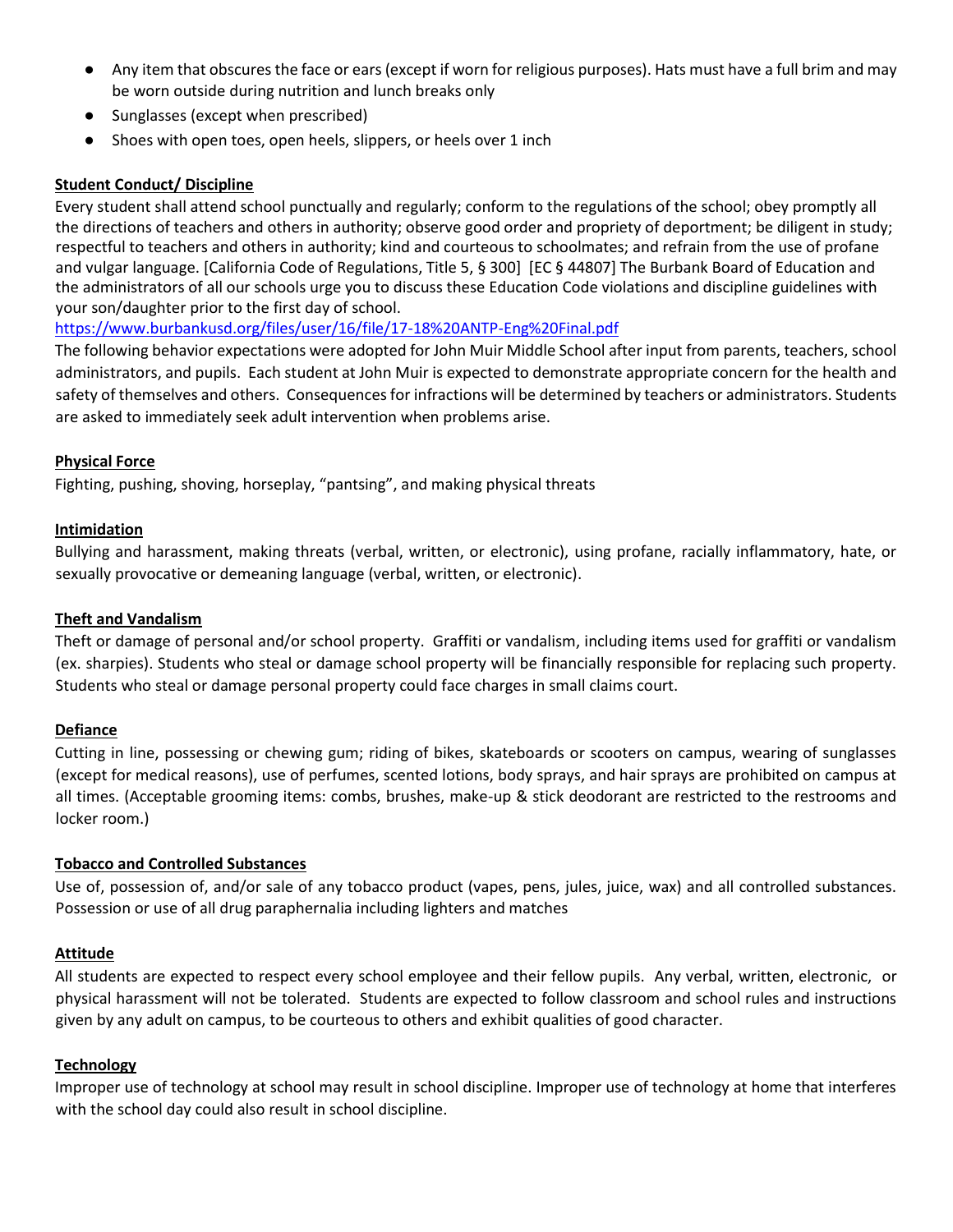## **Backpacks**

For safety reasons, *we do not allow backpacks that have wheels*. Students' backpacks need to hold all school supplies, lunch, and anything else needed during the day. *Students will not be carrying textbooks.* 

# **Dangerous Objects/Banned Items**

Energy drinks (liquid and powder formula), lollipops, poppers, lighters, laser pointers, perfume, cologne, and scented body spray or lotion, glass items (bottles, pyrex, perfume bottles) scissors, permanent markers, liquid white out, confetti cannons, and fidgets (unless specified in an IEP or 504), laser pointers, weapons, chains, stink bombs, fireworks, matches, poppers, or other explosives are strictly prohibited.

## **Electronic Devices**

- Cell phones, iPad, tablets, and any other electronic device should not be seen and must be turned OFF (not on silent) once you walk onto campus until after you exit the campus. Smart watches MUST BE TURNED OFF during the school day.
- Cell phones may be used to make phone calls or text after leaving the campus. The taking of photos or video on school property at any time is prohibited by law.
- JMMS is not responsible for the loss, theft, or damage of any electronic device brought on campus.
- The only time an electronic device may be on is if a teacher has instructed students to use them for academic instruction.
- Students may not have earbuds in their ears at any time.

## **Progressive Discipline**

Cell phone is *ON while student is on campus at any time*

- **Offense 1** Warning
- **Offense 2** Campus Beautification or one 30-minute detention
- **Offense 3** Two 30-minute lunch detentions or 1-hour after school detention and behavior contract which requires that cell not be carried on campus
- **Offense 4** One 2-hour Saturday School and parent meeting
- **Offense 5** Loss of school privileges (Grad Night, field trips, assemblies, Muir Bowl) to be determined by administration

\*\*\*These progressive discipline policies are a guideline. Administrative discretion will be used when determining consequences for all infractions.

## **Academic Honesty**

Academic Honesty is a set of values that promote personal integrity and good practice in learning and assessment. The John Muir Middle School Academic Honesty Policy is cumulative for all three years of middle school. Disregard for Academic Honesty includes but is not limited to:

- Plagiarism -using the ideas or work of another person as your own, such as copying language from a book or website without proper citations
- Collusion -helping someone else cheat, such as allowing your own work to be copied by another or providing someone with answers or completing someone's work for them
- Misconduct -taking test materials from a classroom, misusing testing materials, or using prohibited electronic devices

#### **Progressive Discipline**

- **Offense 1-3** Student will receive a zero on the assignment, may receive an "N" or a "U" in citizenship on current progress report and/or semester report card, the parent will be contacted by the teacher, and the infraction will be documented in the student's discipline record.
- **Offense 4+** Student will receive a zero on the assignment, may receive a "U" in citizenship on current progress report and/or semester report card, parent will be contacted by the teacher and by a school administrator, student may be assigned a consequence as determined by an administrator, and the infraction will be documented in the student's discipline record.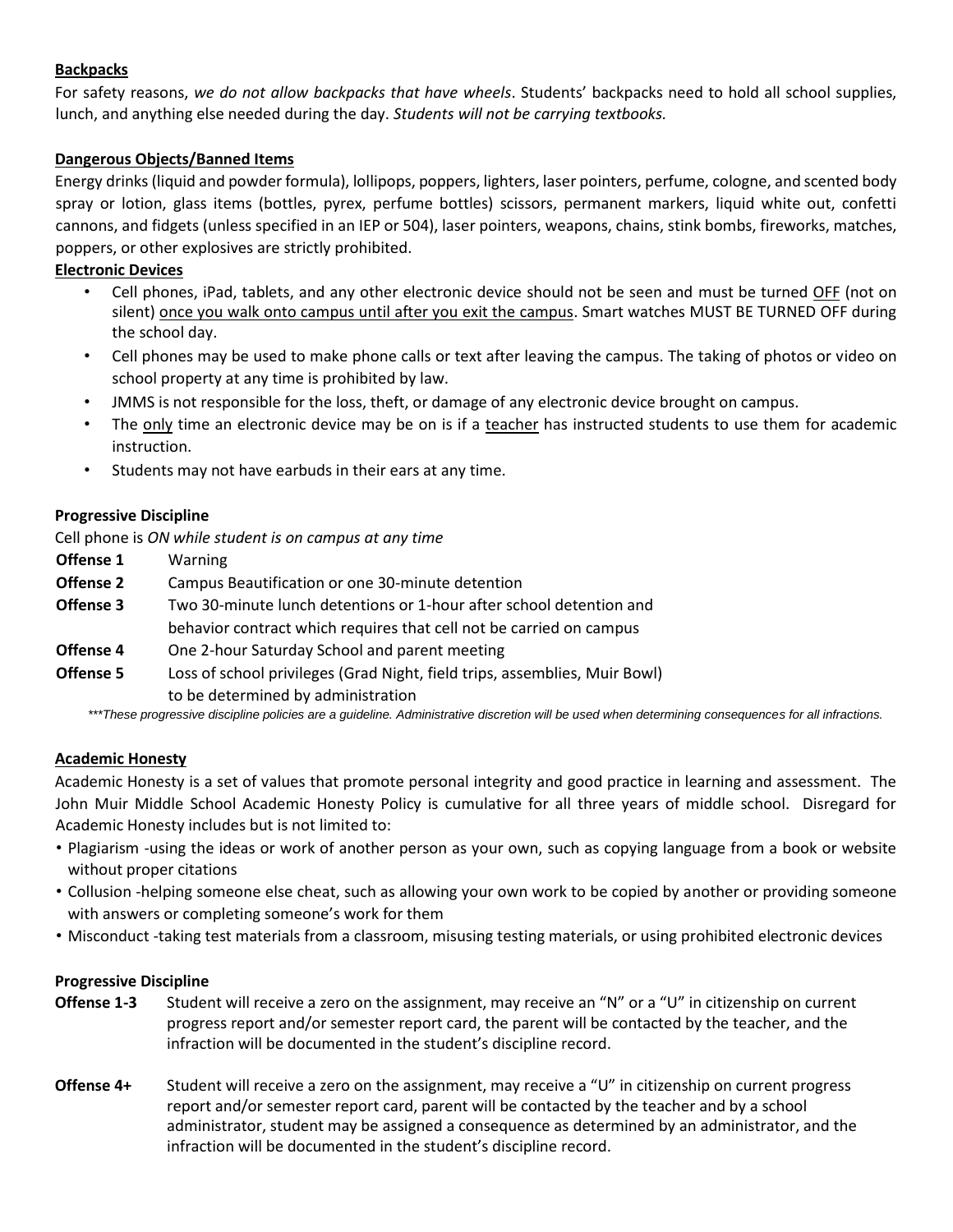## **Lockers**

All students are expected to follow the locker guidelines as outlined here:

- Students will use their assigned locker only and may not share with others.
- Students will use the lock provided by the school and may not keep items in an unsecured locker or a locker without a lock.
- Students will keep lockers tidy and remove all food at the end of each day.
- Students may lose their lockers for any reason as determined by an administrator. This may include, but is not limited to issues of: habitual tardiness, lack of locker cleanliness, poor citizenship, and for disciplinary infractions. Reinstatement of student lockers is the sole discretion of school administrators.

## **Extracurricular Eligibility Requirements**

The following criteria will result in being ineligible for participation in ungraded activities, fieldtrips and performances during and after school hours, on weekends and during school breaks. *Periods of ineligibility are 5 weeks in length and there is no probationary period.*

- Two or more Unsatisfactory (U) marks in citizenship on *any* 5-week progress or report card.
- Two or more failing (F) grades on *any* progress or report card.
- A suspension
- A grade point average of less than 2.0.
- Unsatisfactory attendance

Students must attend at least 4 class periods on the day of an after school performance or activity (unless a written excuse from a medical doctor is provided). Students who are absent 2 class periods or more on the day of an after school performance or activity, are ineligible without a doctor's note or prior approval from the principal. Friday (or the last day of the school week) attendance is required for weekend activities.

#### **Eligibility requirements apply, but are not limited to:**

- Participating in VMA, IMA, and Drama assemblies and competitions
- Participating in school activities such as the Tri-School Track Meet and Basketball Tournament, Intramural Sports, Cheer Squad, etc.
- Participating in academic and extra-curricular field trips

#### **8 th Grade Promotion Criteria**

An 8th grade promotion ceremony is held at the end of the school year in order to mark the passage of a student from middle school to high school. Students will be allowed to participate in the ceremony or any promotion activity if they:

- Behave in a satisfactory manner in and out of the classroom, following rules, regulations and appropriate standards of behavior.
- Pass a minimum of ten (10) of twelve (12) semester classes during the eighth grade year.
- Receive no more than four (4 cumulative) Unsatisfactory (U) marks in citizenship on their semester report cards, and no more than two (2) U marks on the second semester report card of their eighth grade year.
- Are not suspended from school more than two (2) times during the entire eighth grade year, and no more than one (1) time during the second semester of the eighth grade year.
- Have no outstanding debt. 8<sup>th</sup> grade students with outstanding debt at the end of the second semester will not be eligible to participate in 8<sup>th</sup> grade promotion activities until all debts are cleared.

## **8 th Grade Grad Night Criteria**

An 8<sup>th</sup> grade Grad Night event may be held at a theme park during the last month of school. This chaperoned event will take place outside of regular school hours and is paid for by the student, not the school. Grad Night has specific eligibility requirements that are separate from the regular promotion requirements. They are:

No more than 3 U's total (Citizenship) at the 1<sup>st</sup> Semester (20 week) mark and 2<sup>nd</sup> semester (10-week mark)